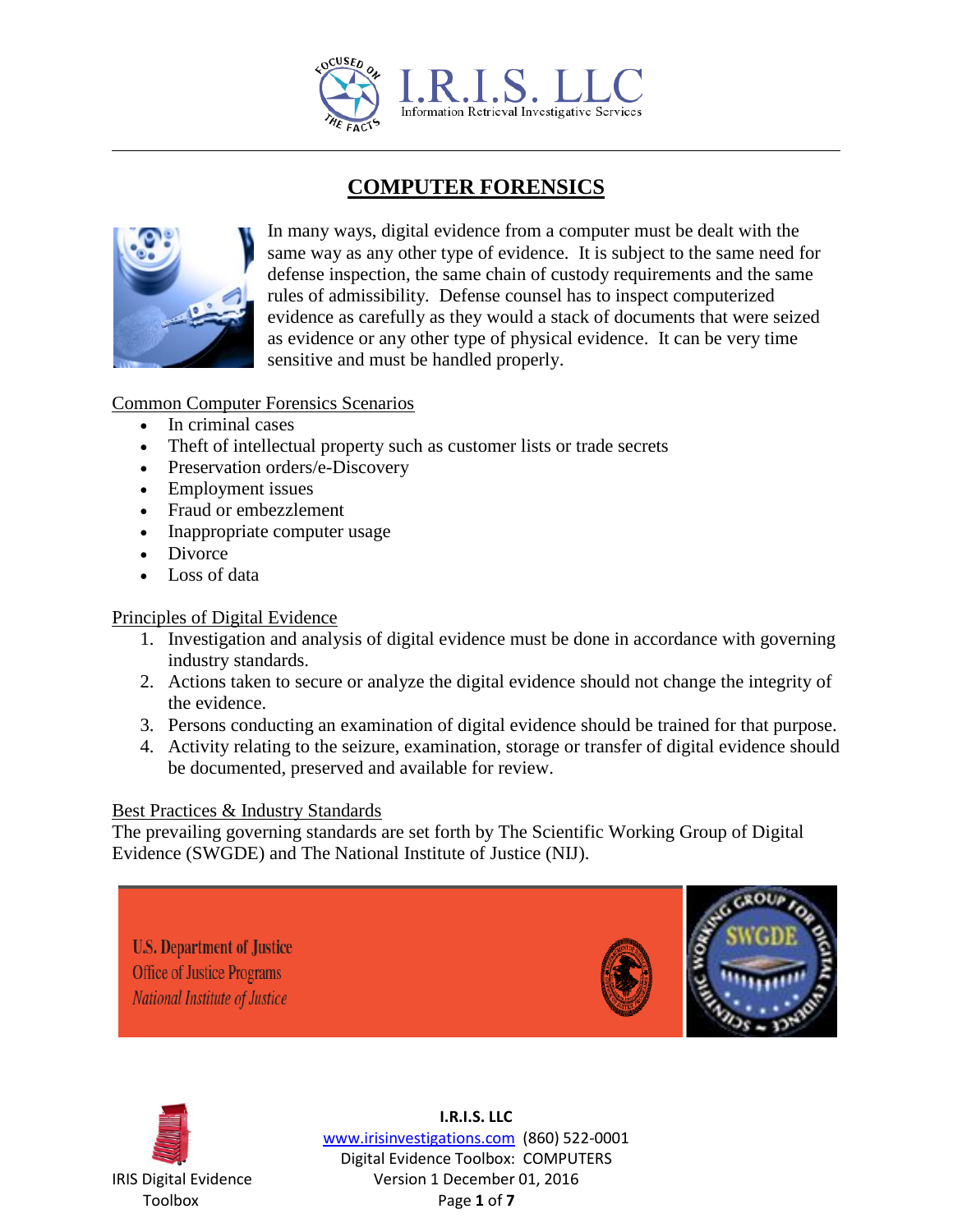

# International Organization Standardization - ISO

ISO is an independent, non-governmental international organization that sets specifications for products, services and systems, to ensure that they follow statutory and regulatory requirements related to a product or program quality, safety and efficiency. Pursuant to the best practices and industry standards, the examination of digital evidence should be conducted in accordance with a quality management system such as ISO 17020 or 17025.

## Data Integrity

Digital evidence should never be accessed as this can change data such as dates and times. Operating a computer or accessing files can change the metadata and change the evidence. Steps should be taken to ensure the integrity of the data acquired; this may include one or more of the following:

- $\bullet$  Hash values (e.g., MD5, SHA-1 and SHA-256)
- Stored on read-only media (e.g., CD-R and DVD-R)
- Sealed in tamper-evident packaging

# Training Levels

Computer forensic examination training levels are dictated by Industry Standards and Best Practices which suggest examiners should be trained as discussed in *SWGDE/SWGIT Guidelines & Recommendations for Training in Digital & Multimedia Evidence*.

#### Computer Basics

Computers are a device which process electronic information called data using pre-set instructions called programs. The physical machinery is referred to as *hardware* and the data and programs are known as *software.* Computers store data as binary information (0's or 1's) in the memory on storage media known as the hard drive or hard disc drive (HDD). The binary data is called a bit, and 8 bits makes a byte. When grouped in sequence, this binary information is converted to data by the central processing unit (CPU) that is processed by the computer and displayed to the user.





**I.R.I.S. LLC** www.irisinvestigations.com (860) 522-0001 Digital Evidence Toolbox: COMPUTERS IRIS Digital Evidence Version 1 December 01, 2016 Toolbox Page **2** of **7**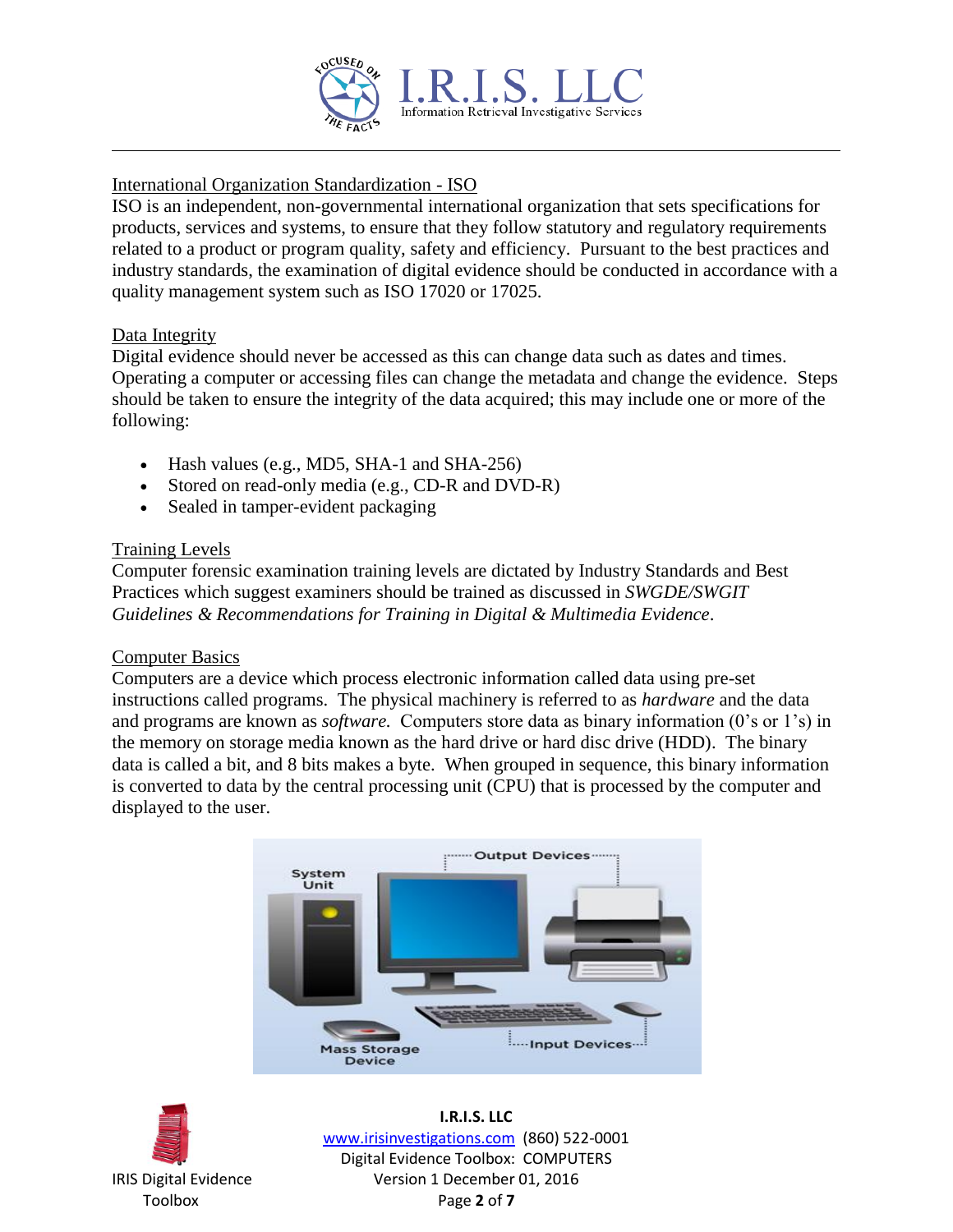

## HDD Memory Types and Behavior

Computers may use different types of hard drives. Most computers use magnetic hard drives, although solid state hard drives (SSD) have become more popular due to their increased speed as the prices have decreased.

- Magnetic Memory Data is stored on rotating disk platters.
- Flash Memory (Solid State Drives) Data is stored on electronic circuits





Magnetic Drive Solid State Drive

#### Metadata

Files and programs have unique identifying information such as created date, modified date accessed dates also called metadata. Metadata is the data that describes data.

| <b>METADATA</b>           | <b>KEYWORDS</b> |                               |        |
|---------------------------|-----------------|-------------------------------|--------|
| $f$ / $-$                 |                 | 1920 x 1080                   |        |
|                           | 822             | 9.12 MB                       | 72 ppi |
| e.                        | $ISO-$          | sRGB                          | RGB.   |
| <b>File Properties</b>    |                 |                               |        |
|                           | <b>Filename</b> | title wlayers.psd             |        |
| <b>Document Type</b>      |                 | Photoshop document            |        |
| <b>Application</b>        |                 | Adobe Photoshop C53 Macintosh |        |
| <b>Date Created</b>       |                 | 4/20/2008, 12:49:36 AM        |        |
| <b>Date File Modified</b> |                 | 12/22/2008, 4:31:45 PM        |        |
| <b>File Size</b>          |                 | 9.12 MB                       |        |
| <b>Dimensions</b>         |                 | 1920 × 1080                   |        |
| Dimensions (in inches)    |                 | $26.7" \times 15.0"$          |        |
| <b>Resolution</b>         |                 | 72 ppi                        |        |
| <b>Bit Depth</b>          |                 | 8                             |        |
| <b>Color Mode</b>         |                 | <b>RGB</b>                    |        |
| Color Profile             |                 | sRGB IEC61966-2.1             |        |



**I.R.I.S. LLC** www.irisinvestigations.com (860) 522-0001 Digital Evidence Toolbox: COMPUTERS IRIS Digital Evidence Version 1 December 01, 2016 Toolbox Page **3** of **7**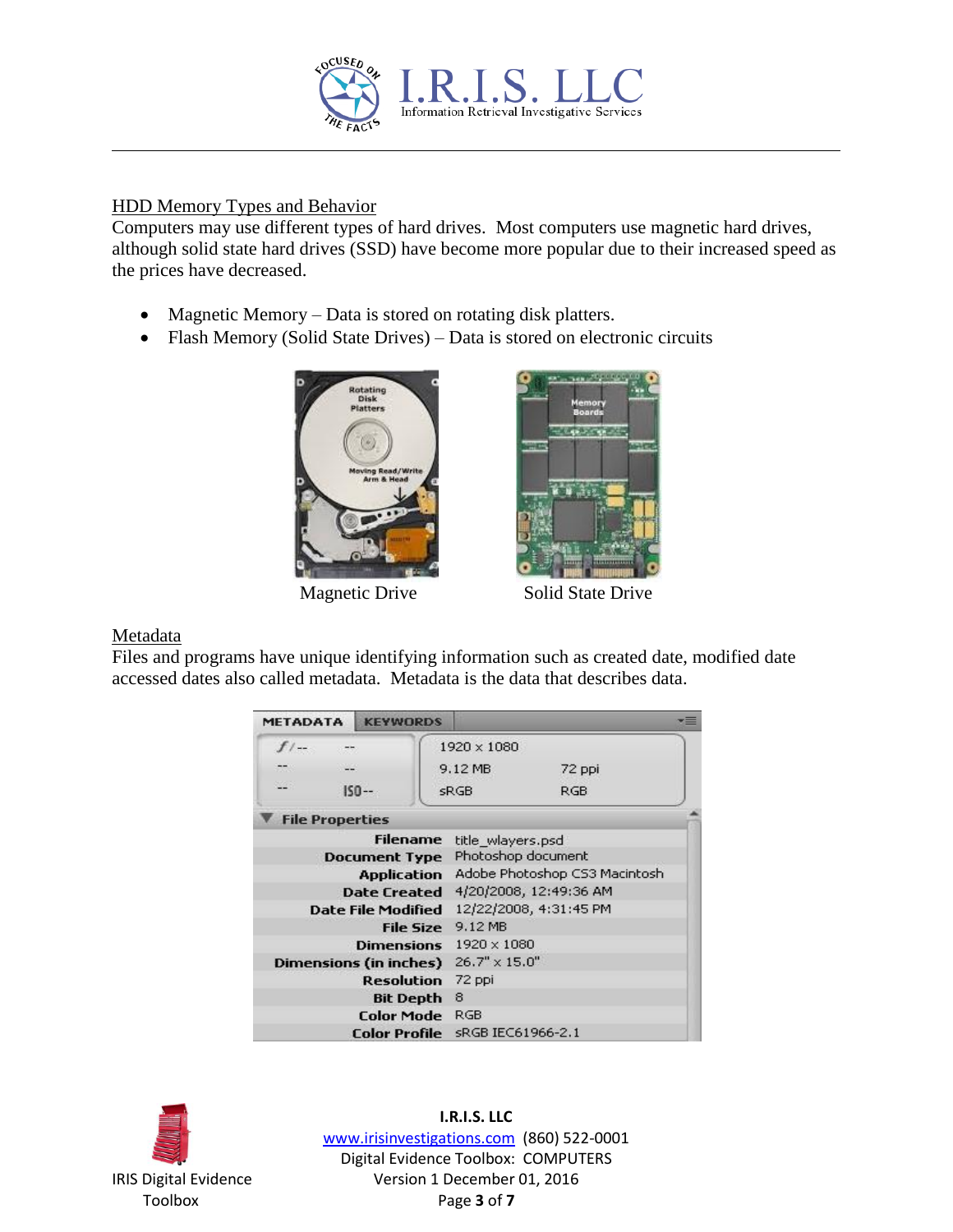

# Memory Retention & Overwrite

The biggest difference between the two drive types is how data that has been deleted is handled. A magnetic hard drive can record new data directly over old data. A solid state drive must first erase the old data by resetting the entire area to be reused to binary "zeros." Deleted data on a magnetic hard drive may remain indefinitely and can often be recovered by forensic techniques.

# Data Recovery

Computers must be able to quickly find the data stored on an HDD. The computer operating system (OS) has a method to track the files on a computer. Bytes are grouped into sectors which are grouped into clusters, which is set-up during the initial formatting of the HDD by the OS. A cluster is the smallest unit that can be written to. When a file on a magnetic HDD is deleted and a new file is later saved to the same location, partial data from the old file may still exist within the cluster.

#### Rapid Assessment and Preservation

On a solid state drive, the operating system will periodically erase deleted data on its own, making recovery impossible. With either a standard hard drive or a solid state drive, recovery of deleted data may be extremely time sensitive. The best practices require rapid assessment and preservation to prevent the permanent loss of data.





# Types of Data

- Users
- Multi-media (photos, videos or audio files)
- Documents or spreadsheets
- E-mail
- Internet browsing history (searches, sites visited, typed addresses)
- Program files
- Deleted files
- Deleted programs
- Encrypted files and folders
- File sharing
- Application data
- Social networking data
- Mobile device backups
- Financial records
- File metadata



**I.R.I.S. LLC** www.irisinvestigations.com (860) 522-0001 Digital Evidence Toolbox: COMPUTERS IRIS Digital Evidence Version 1 December 01, 2016 Toolbox Page **4** of **7**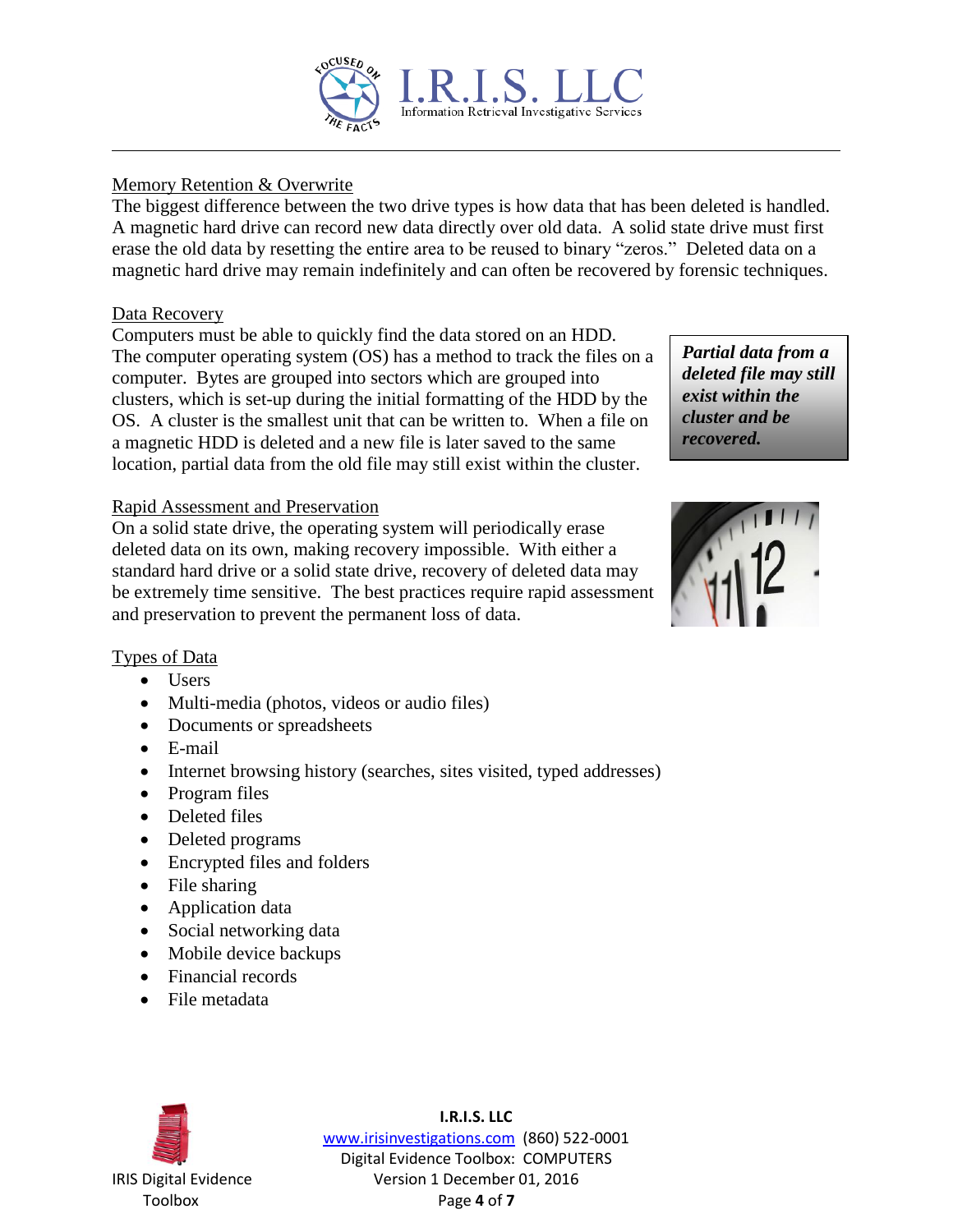

## Collecting Digital Evidence Flowchart (NIJ)





**I.R.I.S. LLC** www.irisinvestigations.com (860) 522-0001 Digital Evidence Toolbox: COMPUTERS IRIS Digital Evidence Version 1 December 01, 2016 Toolbox Page **5** of **7**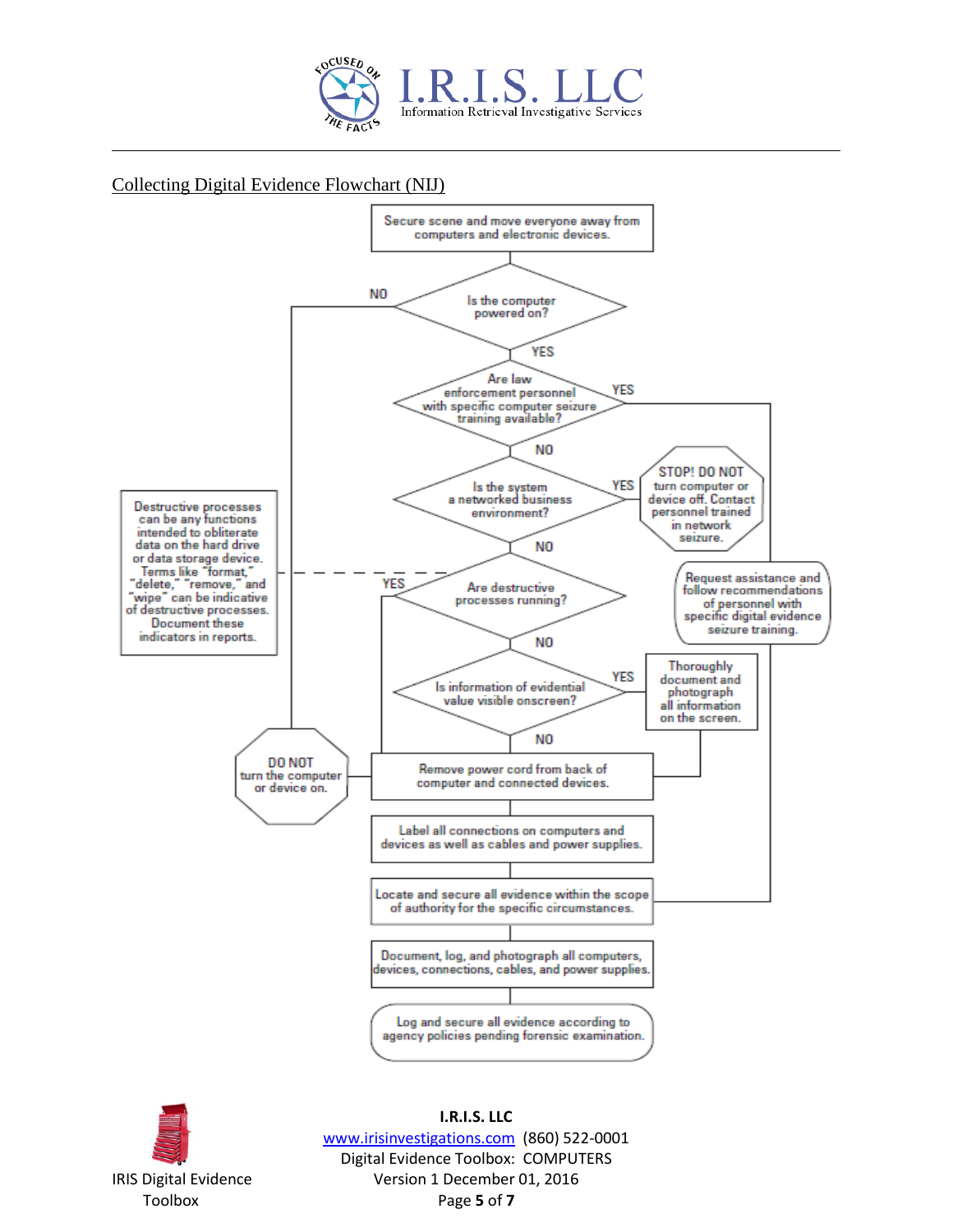

## Evidence Packaging & Transport

Each piece of evidence should be protected from damage or alteration, labeled and a chain-ofcustody maintained as determined by organizational policy. Specific care should be taken with the transportation of digital evidence to avoid physical damage, vibration and the effects of magnetic fields, electrical static and large variations of temperature and/or humidity.

#### Forensic Data Acquisition

The first step for investigation of digital evidence begins with the preservation of evidence through the forensic acquisition process. The forensic acquisition process is to create a verified forensic copy of the electronic data to be examined. Methods of acquiring evidence should be forensically sound and verifiable; method deviations shall be documented.

## Acquisition Types

- Physical
- Logical
- Live
- Targeted File $(s)$

# Acquisition Documentation should include

- Examiner's name.
- Acquisition date.
- Acquisition details (e.g., type of acquisition, imaging tool and version number).
- Physical condition of the evidence and unique identifiers (e.g., serial number, description, make and model).
- Original and verification hash values.
- Photographs and/or sketches.
- Any additional documentation as required by the examiner's organization.

# Examination Documentation

The secondary objective is to conduct forensic examination and searching for evidence. Examination documentation should be case specific and contain sufficient details to allow another forensic examiner, competent in the same area of expertise, to identify what was done and to replicate the findings independently.

#### Report of Finding

- Information should be presented in a format that may be read and understood by non-technical individuals.
- Examiners should be able to explain all information contained within the report.
- Should include any relevant information contained within the acquisition and/or evidence handling documentation.
- Reports issued by the examiner should address the requestor's needs.
- Document the scope and/or purpose of the examination.



#### **I.R.I.S. LLC** www.irisinvestigations.com (860) 522-0001 Digital Evidence Toolbox: COMPUTERS IRIS Digital Evidence Version 1 December 01, 2016 Toolbox Page **6** of **7**